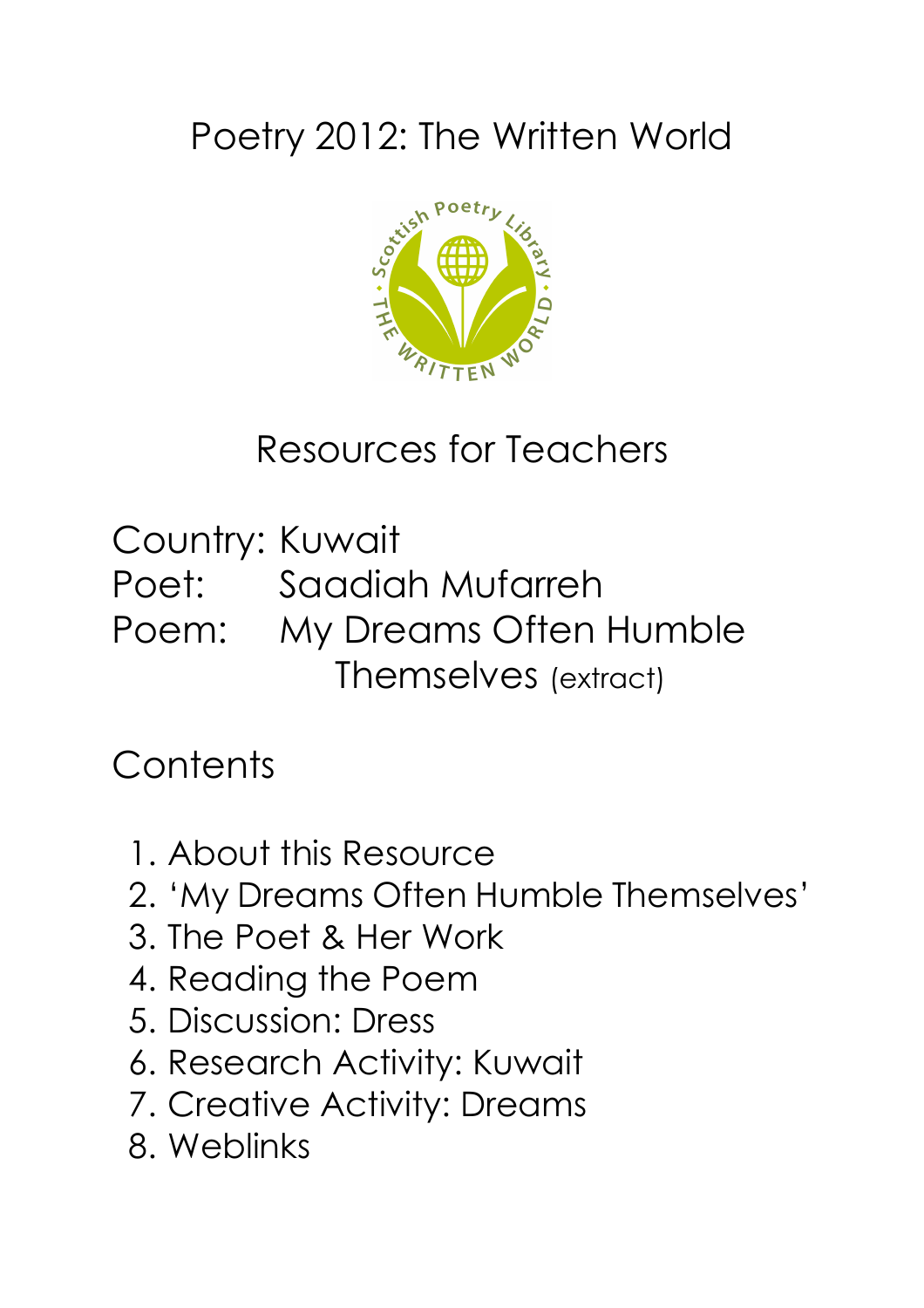## *About this Resource*

Activities in this resource are aimed at pupils in upper secondary school (S4–S6).

This resource

helps pupils to develop an *understanding of the complexities of language through the study of a range of texts*

*provides learners with the opportunity to analyse and evaluate texts*

*provides learners with the opportunity to create and produce texts*

from SQA's 'Key points for English' www.sqa.org.uk/sqa/45672.html (accessed 21 May 2012)

The 'Discussion' topic also offers material which may be useful for considering "contemporary moral questions" in Religious, Moral and Philosophical Studies, with regard to the place of women in Middle Eastern societies, and issues surrounding clothing.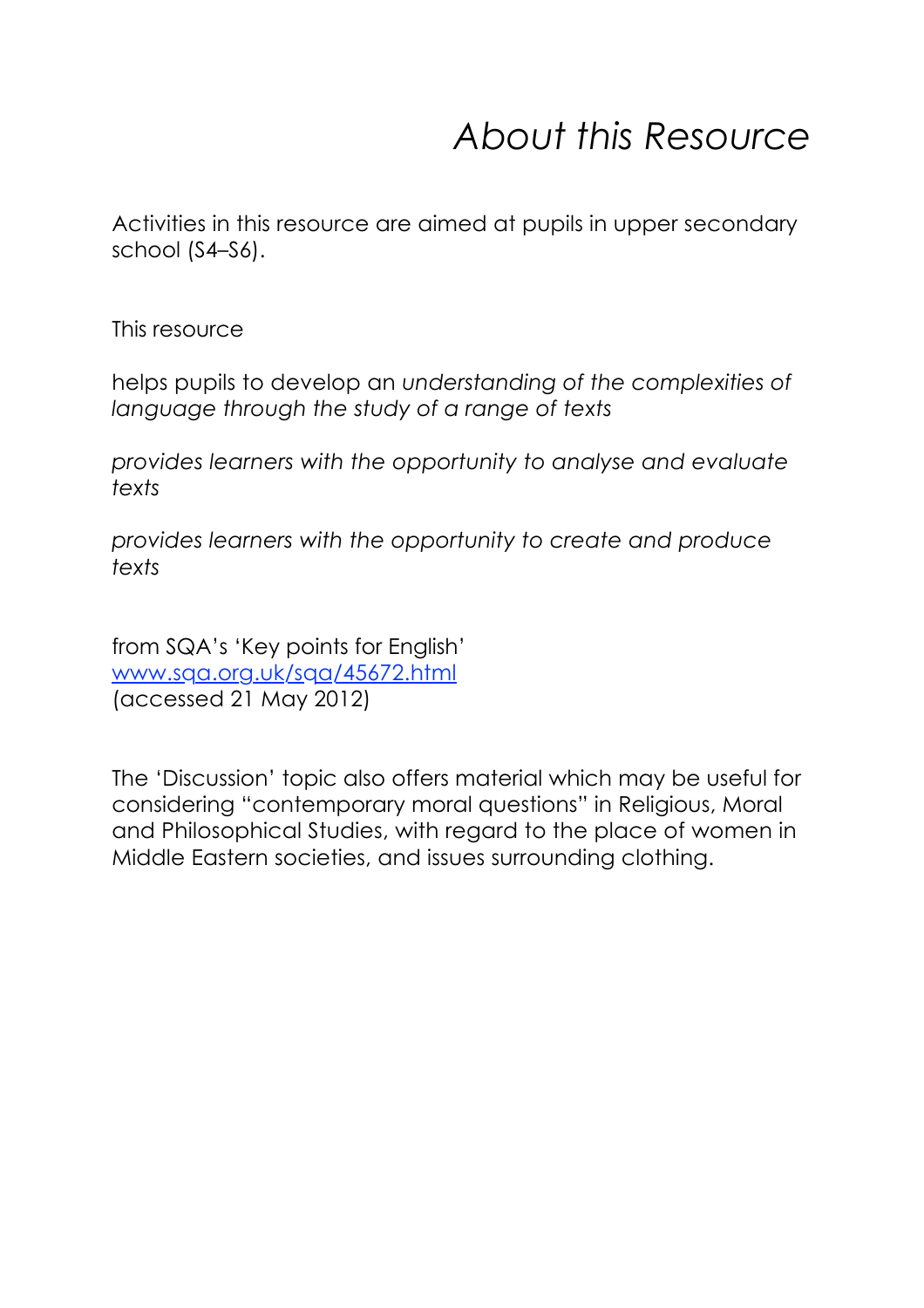### My Dreams Often Humble Themselves (extract)

#### 1

I want nothing more than wings or my soul to cease yearning for flight.

#### $\mathcal{P}$

I want to cry out with all my might without waiting for any question.

#### 3

I want to free myself from everything that keeps my tears from their deferred goal or their final dot on the line.

#### 4

I want to sing without being obliged to compose words, improvise a tune, or raise my voice.

#### 5

I want an earth whose map I can draw in accordance with the topography of my face, cleaving its rivers and seas by way of my tears.

#### 6

I want another earth I can conceal in my chest whenever I want to leave the house without an *abya*.

#### 7

I want a tree that sings, a sparrow that makes a truce with the wind, a sea that writes its memoirs each dawn, and a passport that is accepted at all airports.

Saddiah Muffareh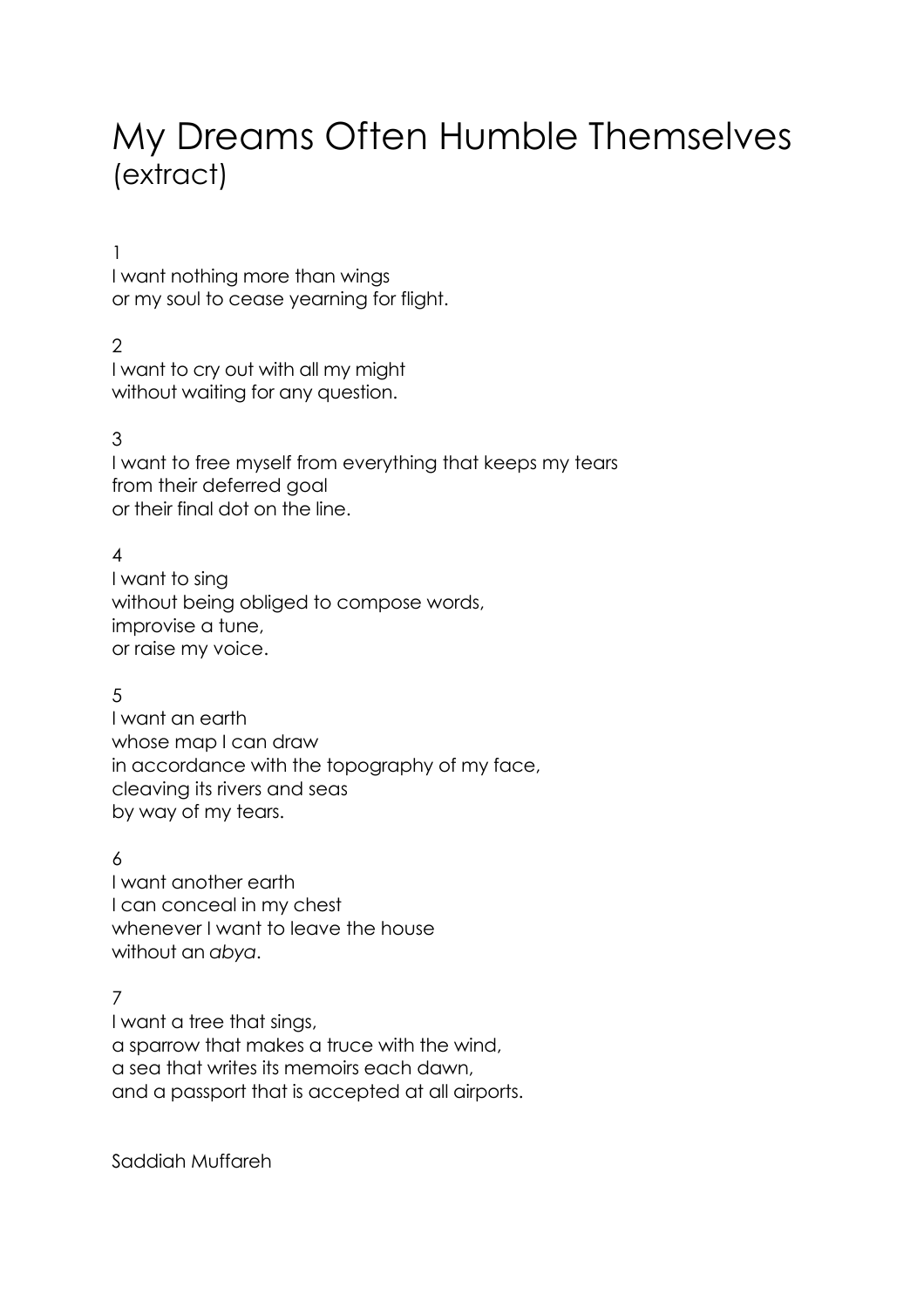### My Dreams Often Humble Themselves (continued)

from *Banipal: Magazine of Modern Arab Literature, no. 43* (London, 2012); translated from the Arabic by Allison Blecker Reproduced by kind permission of the translator

The original poem is taken from the author's selected works, *Mashyatu al-Auza (Walk of the Goose)* (Beirut: Arab Scientific Publishers, and Kuwait: Dar Masma, 2009)

The complete poem runs to 25 verses.

Note:

"abya" is a loose black robe worn by Muslim women which covers the whole body.

### *The Poet & Her Work*

Saadiah Mufarreh is a poet, critic and journalist, and works as arts editor of the Kuwaiti daily newspaper *Al-Qabas*. She graduated from Kuwait University in Arabic Language and Education in 1987, and has published eight collections of poetry.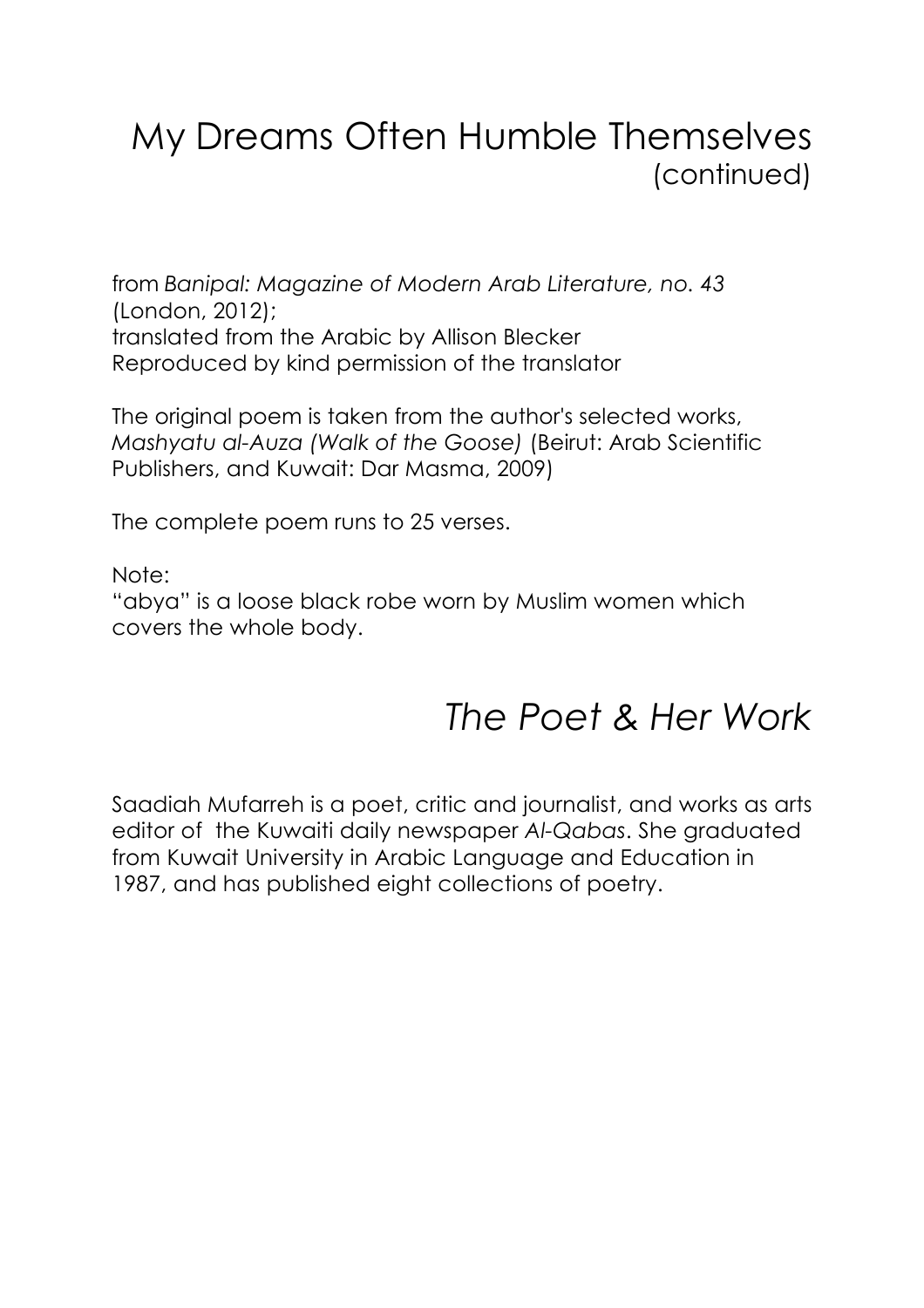# *Reading the poem*

### *Verse by verse*

- 1 This verse states a wish, and then an alternative wish. Why do you think an alternative wish is needed?
- 2 What is the difference between crying out in response to a question, and crying out "without waiting for any question"?
- 3 What might be the "goal" of "my tears"? Why is it "deferred"?
- 4 What do you think such a song would sound like?
- 5 This verse describes "an earth / whose map" accords with the poet's face. Why do you think the poet wants this?
- 6 This verse describes "another earth", to be hidden within the poet's chest. Why do you think the poet wants this?
- 7 There are four images here a tree, a sparrow, a sea and a passport. In what ways (if any) are they connected?

### *Overall*

- Each verse begins "I want…". Based on these wishes, what sort of person is the "I" of the poem?
- Why do you think each verse is numbered? How would the poem be different if there were no numbers?
- How does the title relate to the poem? Think particularly of the word "humble".
- What is the poet's attitude towards freedom?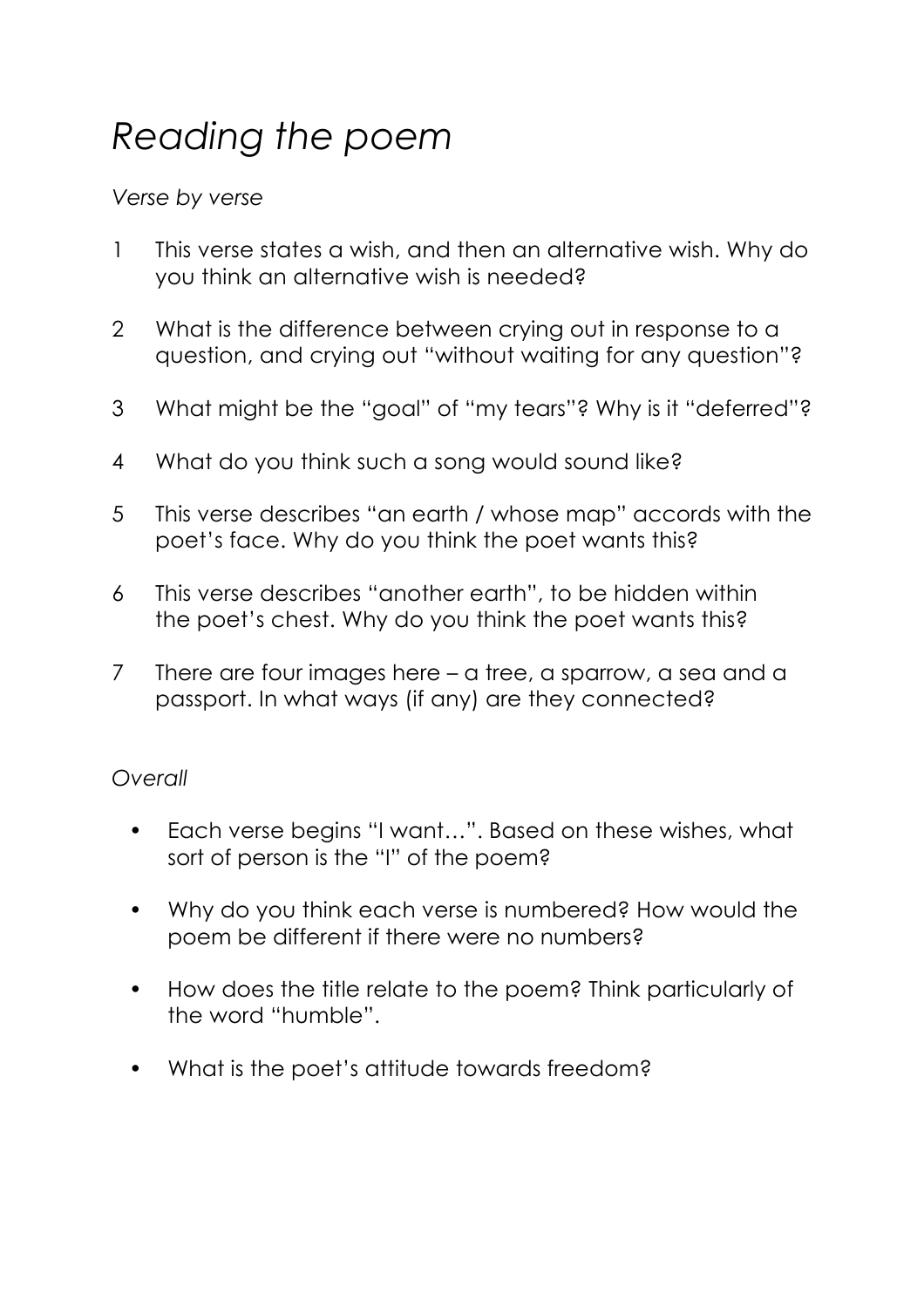### *Discussion*

The poem mentions a garment worn by Muslim women, the *abya*. The wearing of the *hijab* or veil has been much debated in Europe recently, with a ban in place in France.

- Why do you think there are laws in place that dictate what a woman can and cannot wear?
- What is the difference between a law which forces women to wear certain clothes in public (for example in Muslim countries) and a law which forces them not to wear certain clothes in public (for example in France)?
- To what extent should people be able to choose what they wear in public, even if others take offence at their choices?

### *Research Activity*

Find out about Kuwait:

- where it is
- which Empire it was part of from the 17th to 19th centuries
- which Empire it became part of in 1899
- what important find was made there in 1937
- when it became independent
- what major event took place there in 1990, which soon came to involve the UK?
- the position of women is in Kuwaiti society
- the position of immigrants in Kuwaiti society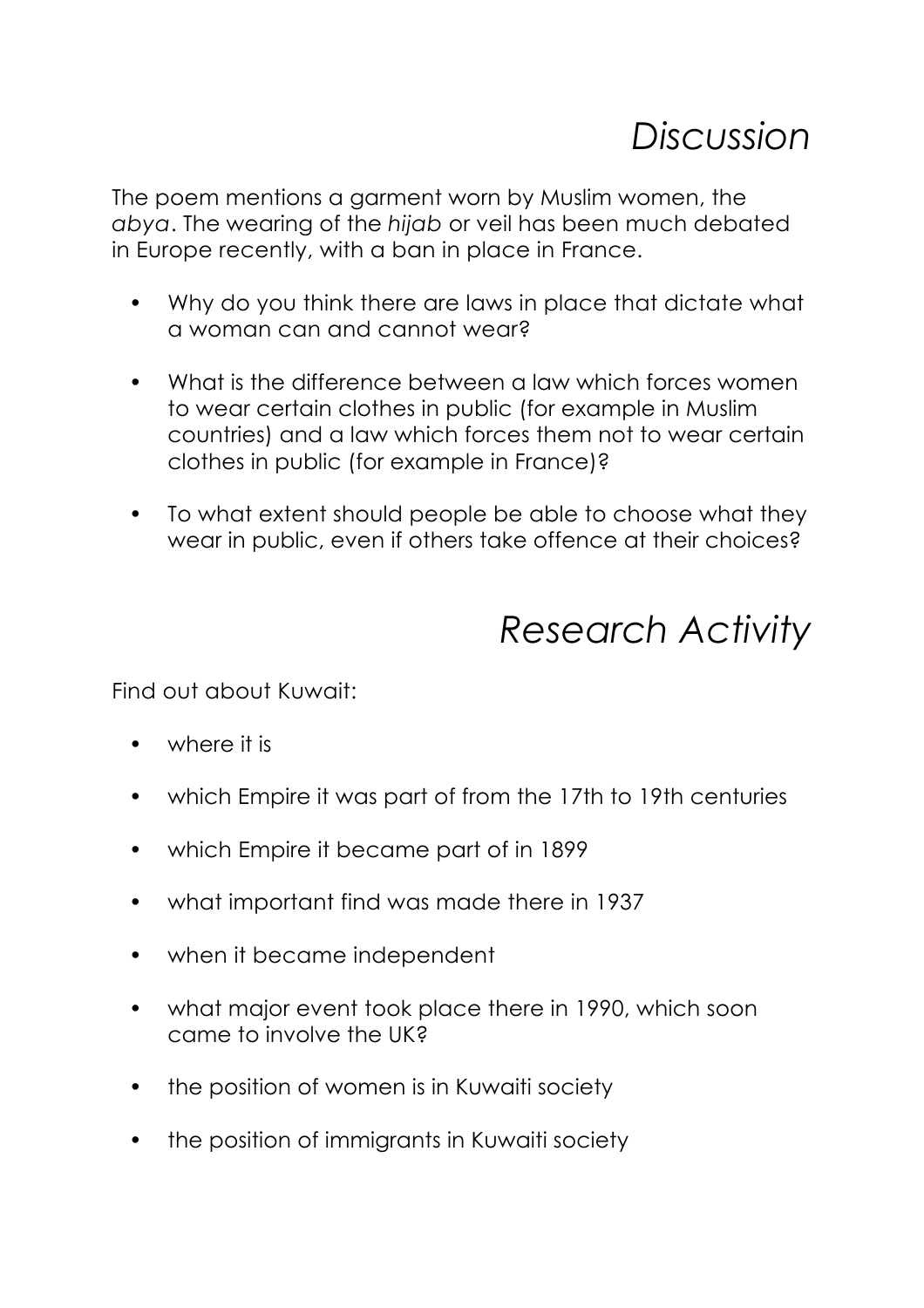# *Creative Activity*

Write your own poem based on 'My Dreams Often Humble Themselves'.

First, use each verse as the starting point for a verse of your own:

- 1 If you had wings, where would you fly?
- 2 If you cried out "without waiting for any question", what would the world hear?
- 3 What do you want to free yourself from?
- 4 Where would you like to sing in this way? Who would you like to hear you?
- 5 If the earth was like "the topography of [your] face", what kind of landscapes would we see?
- 6 What other earth would you like to "conceal in [your] chest"?
- 7 Describe the sound of the "tree that sings"? Think of a place where you've seen the sea. What does this sea write about in "its memoirs each dawn"?
	- Now reread each verse, and rewrite them cutting, amending or adding material as you see fit.
	- You might select one of your verses, and develop it into a poem, forgetting about the rest; or you might combine images and phrases from a number of verses in a new way to make a new poem.
	- With regard to how your poem relates to Saadiah Muffareh's poem, use the principal of "link and shift" – link your own poem to it in some way, but shift away from it in others.